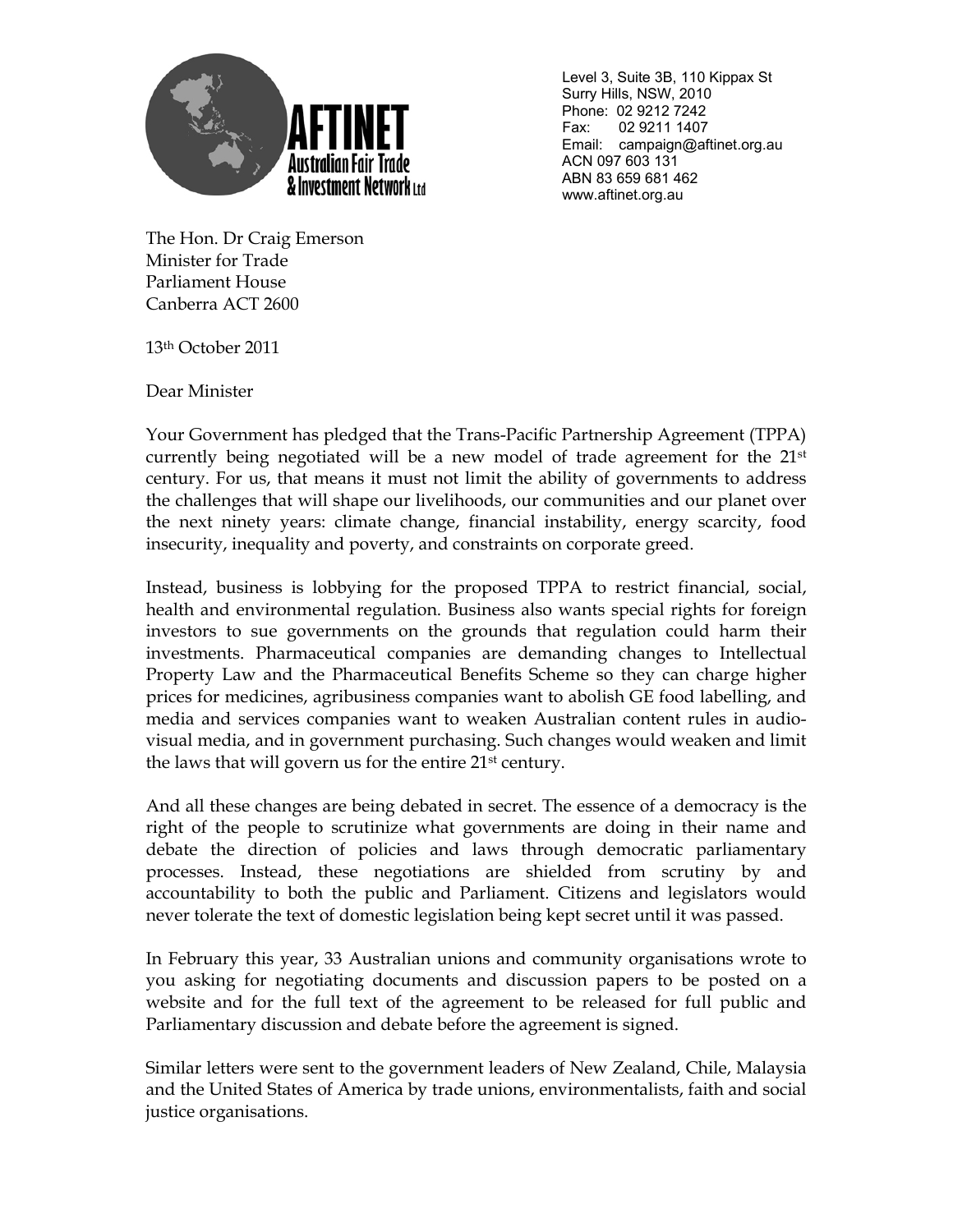Enhanced transparency in the TPPA process has many benefits. A more diverse array of informed observers with access to text can safeguard against errors and the risks posed by limited understanding of the possible consequences of proposals. An open process could also dispel current suspicions and build confidence among the public and parliamentarians.

There are precedents for releasing the text in trade negotiations. We cite, in particular, the examples of the Free Trade Area of the Americas, the Multilateral Agreement on Investment, the Anti-Counterfeiting Trade Agreement and Doha Round negotiations at the WTO.

We now understand that the parties negotiating the TPPA signed a Memorandum of Understanding dated 4 March 2010 on the negotiation process. It is clear from the cover page of the leaked draft Intellectual Property chapter tabled by the United States government that this Memorandum includes rules that restrict the declassification of documents for 'four years from entry into force of the TPP agreement or, if no agreement enters into force, four years from the close of the negotiations.'

While we reiterate our earlier demands for comprehensive disclosure, we consider it utterly unacceptable for a Memorandum to exist which could keep the terms of the negotiation secret for up to four years and for this memorandum to also be secret.

At the stakeholder briefing in Chicago on September 2011, the Chair of the Chicago round, Assistant USTR Barbara Weisel, said the parties will have to consider the request for the release of the Memorandum of Understanding.

We therefore request that the parties at the round in Lima, Peru, agree to the immediate release of the Memorandum of Understanding so that we can better understand the rationale for this extreme level of secrecy, the rules that the parties have agreed for the negotiations, and the nature and duration of the restrictions on disclosure and classification.

Yours sincerely

Australian Council of Trade Unions (ACTU) Australian Fair Trade and Investment Network (AFTINET) Australian Catholic Social Justice Council Australian Conservation Foundation Australian Writers Guild Music Council of Australia Australian Pensioners and Superannuants Federation Inc (APSF) Public Health Association of Australia